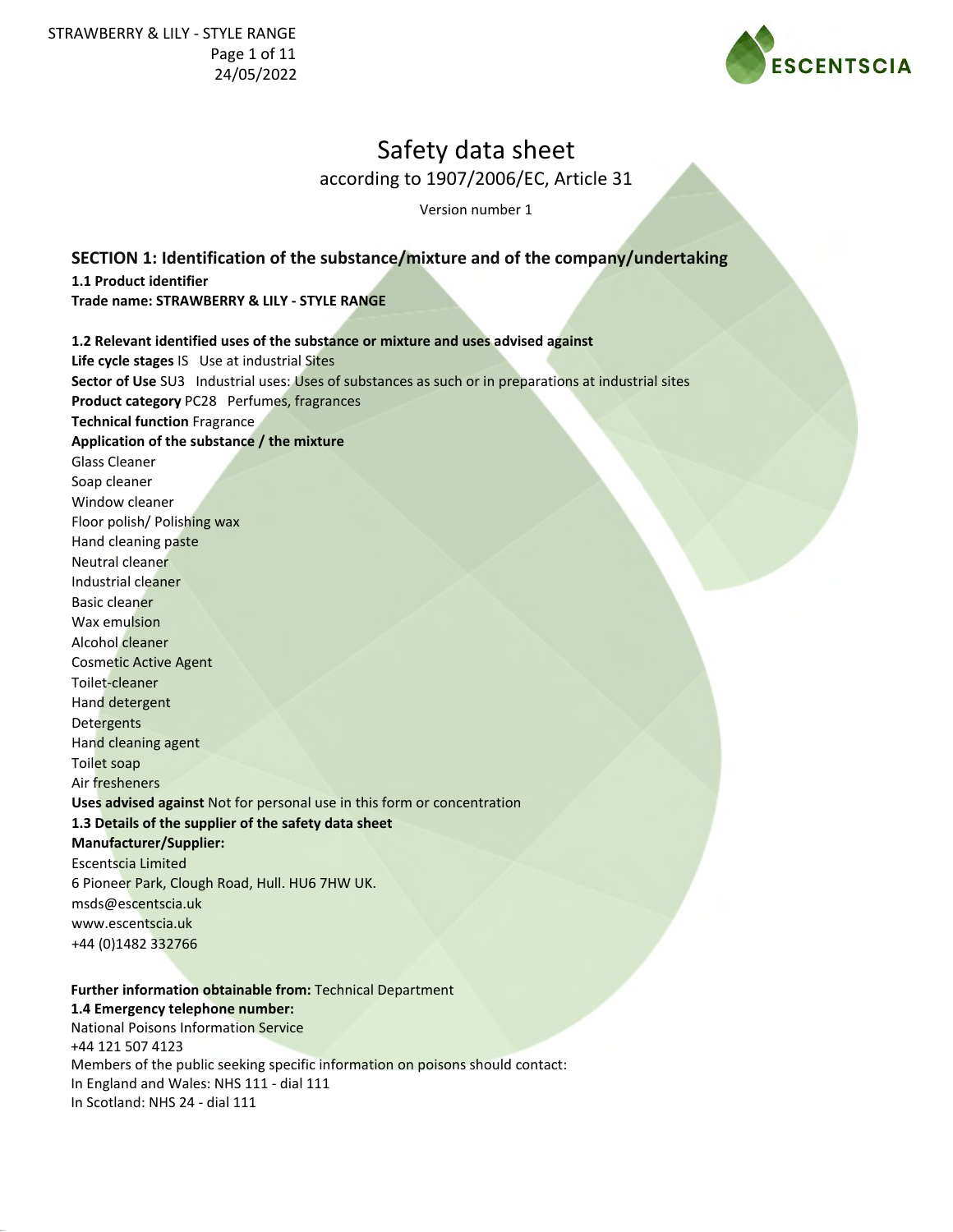

according to 1907/2006/EC, Article 31

Version number 1

# **SECTION 2: Hazards identification**

**2.1 Classification of the substance or mixture Classification according to Regulation (EC) No 1272/2008**



environment

Aquatic Chronic 2 H411 Toxic to aquatic life with long lasting effects.



Skin Sens. 1 H317 May cause an allergic skin reaction.

# **2.2 Label elements**

**Labelling according to Regulation (EC) No 1272/2008** The product is classified and labelled according to the GB CLP regulation. **Hazard pictograms**



**Signal word** Warning

### **Hazard-determining components of labelling:**

Linalool Ethyl methylphenylglycidate hexyl salicylate

### **Hazard statements**

H317 May cause an allergic skin reaction.

H411 Toxic to aquatic life with long lasting effects.

### **Precautionary statements**

P101 If medical advice is needed, have product container or label at hand.

- P102 Keep out of reach of children.
- P103 Read carefully and follow all instructions.
- P261 Avoid breathing dust/fume/gas/mist/vapours/spray.
- P273 Avoid release to the environment.
- P280 Wear protective gloves.

P333+P313 If skin irritation or rash occurs: Get medical advice/attention.

- P321 Specific treatment (see on this label).
- P501 Dispose of contents/container in accordance with local/regional/national/international regulations.

# **2.3 Other hazards**

### **Results of PBT and vPvB assessment**

**PBT:** Not applicable.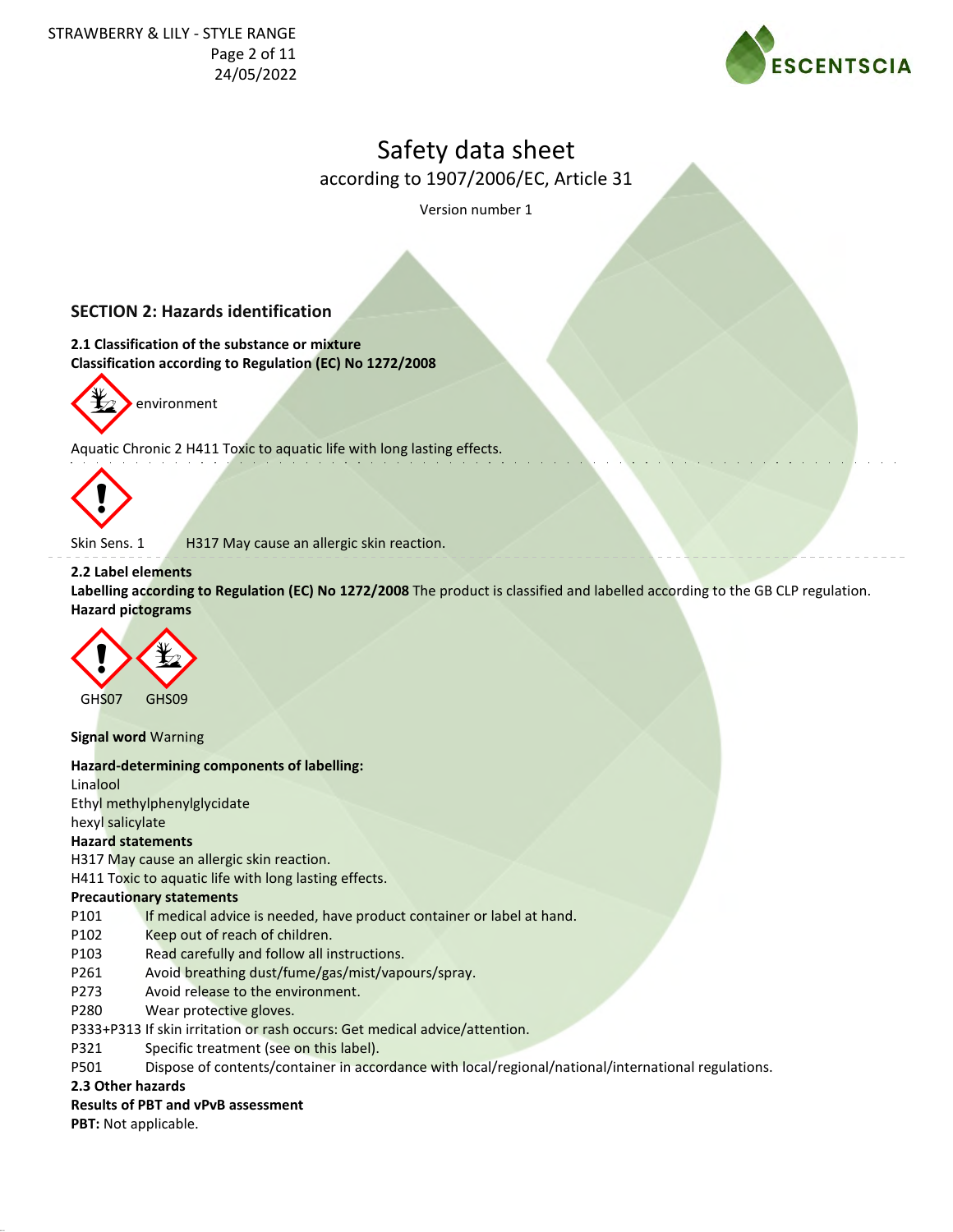STRAWBERRY & LILY - STYLE RANGE Page 3 of 11 24/05/2022



# Safety data sheet

according to 1907/2006/EC, Article 31

Version number 1

**vPvB:** Not applicable.

# **SECTION 3: Composition/information on ingredients**

**3.2 Chemical characterisation: Mixtures Description:** Mixture of substances listed below with nonhazardous additions.

# **Dangerous components:**

| CAS: 120-51-4     | Benzyl benzoate                                                                                                              | >50-≤100%        |
|-------------------|------------------------------------------------------------------------------------------------------------------------------|------------------|
|                   | EINECS: 204-402-9 (2) Aquatic Chronic 2, H411; (1) Acute Tox. 4, H302                                                        |                  |
| CAS: 78-70-6      | Linalool                                                                                                                     | $>2.5 - 510%$    |
|                   | EINECS: 201-134-4 <>> <>> Skin Sens. 1B, H317                                                                                |                  |
| CAS: 77-83-8      | Ethyl methylphenylglycidate                                                                                                  | $>2.5 - 510%$    |
|                   | EINECS: 201-061-8 $\leftrightarrow$ Aquatic Chronic 2, H411; $\leftrightarrow$ Skin Sens. 1, H317                            |                  |
| CAS: 88-41-5      | 2-tert-butylcyclohexyl acetate                                                                                               | $>2.5 - 510%$    |
|                   | EINECS: 201-828-7 4 Aquatic Chronic 2, H411                                                                                  |                  |
| CAS: 104-67-6     | gamma-Undecalactone                                                                                                          | 2.5%             |
|                   | EINECS: 203-225-4 Aquatic Chronic 3, H412                                                                                    |                  |
| CAS: 1222-05-5    | 1,3,4,6,7,8-hexahydro-4,6,6,7,8,8-hexamethylindeno[5,6-c]pyran                                                               | $≥0.25 - < 2.5%$ |
| EINECS: 214-946-9 | Aquatic Acute 1, H400; Aquatic Chronic 1, H410                                                                               |                  |
| CAS: 4940-11-8    | <b>Ethyl maltol</b>                                                                                                          | $≤2.5%$          |
|                   | EINECS: 225-582-5 <>> Acute Tox. 4, H302                                                                                     |                  |
| CAS: 6259-76-3    | hexyl salicylate                                                                                                             | $≥1 - < 2.5%$    |
|                   | EINECS: 228-408-6 $\leftrightarrow$ Aquatic Acute 1, H400; Aquatic Chronic 1, H410; $\Diamond$ Skin Sens. 1, H317            |                  |
| CAS: 3407-42-9    | 3-(5,5,6-Trimethylbicyclo[2.2.1]hept-2-yl)cyclohexan-1-ol                                                                    | $≥0.25 - < 2.5%$ |
|                   | EINECS: 222-294-1 (2) Aquatic Chronic 2, H411; (2) Eye Irrit. 2, H319                                                        |                  |
| CAS: 121-32-4     | Ethyl vanillin                                                                                                               | $≤2.5%$          |
|                   | EINECS: 204-464-7 <>>> Eye Irrit. 2, H319                                                                                    |                  |
| CAS: 1191-16-8    | 3-methyl-2-butenyl acetate                                                                                                   | $≤2.5%$          |
|                   | EINECS: 214-730-4 > Flam. Liq. 3, H226                                                                                       |                  |
| CAS: 7452-79-1    | ethyl 2-methylbutyrate                                                                                                       | $≤2.5%$          |
|                   | EINECS: 231-225-4 > Flam. Liq. 3, H226                                                                                       |                  |
| CAS: 68901-15-5   | allyl (cyclohexyloxy) acetate                                                                                                | $≥0.25 - < 2.5%$ |
|                   | EINECS: 272-657-3 $\leftrightarrow$ Aquatic Acute 1, H400; Aquatic Chronic 1, H410; $\leftrightarrow$ Acute Tox. 4, H302     |                  |
| CAS: 123-68-2     | allyl hexanoate                                                                                                              | $≥0.25 - < 2.5%$ |
|                   | EINECS: 204-642-4 Acute Tox. 3, H301; Acute Tox. 3, H311; Acute Tox. 3, H331; ♦ Aquatic Acute 1, H400; Aquatic               |                  |
|                   | Chronic 3, H412                                                                                                              |                  |
| CAS: 142-19-8     | allyl heptanoate                                                                                                             | < 0.25%          |
|                   | EINECS: 205-527-1 $\otimes$ Acute Tox. 3, H301; Acute Tox. 3, H311; $\otimes$ Aquatic Acute 1, H400; Aquatic Chronic 3, H412 |                  |
|                   | Regulation (EC) No 648/2004 on detergents / Labelling for contents                                                           |                  |
|                   | perfumes (BENZYL BENZOATE, linalool)                                                                                         |                  |

**Additional information:** For the wording of the listed hazard phrases refer to section 16.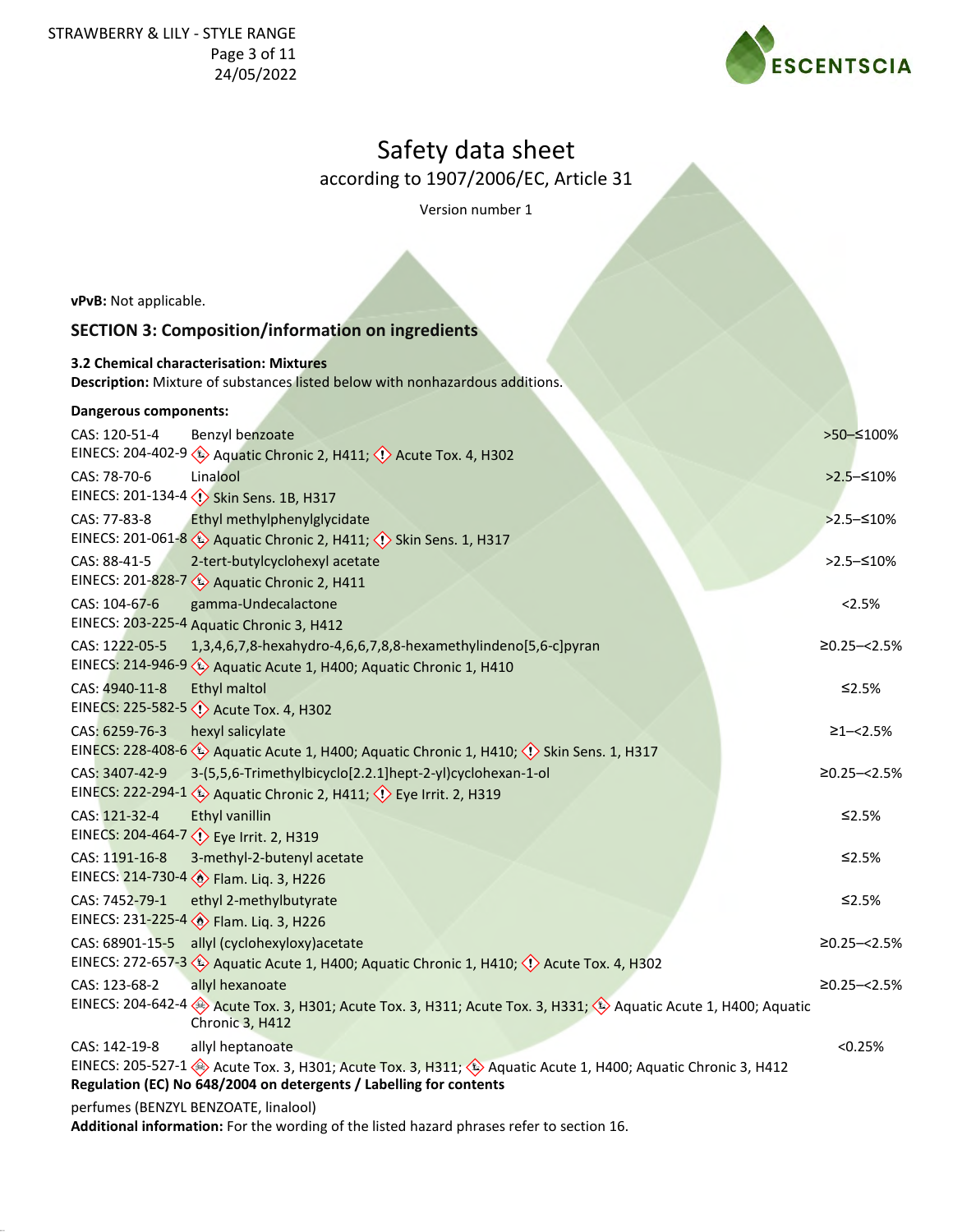

according to 1907/2006/EC, Article 31

Version number 1

# **SECTION 4: First aid measures**

# **4.1 Description of first aid measures General information:**

Immediately remove any clothing soiled by the product. Take affected persons out into the fresh air.

# **After inhalation:**

Supply fresh air and to be sure call for a doctor.

In case of unconsciousness place patient stably in side position for transportation.

# **After skin contact:**

Immediately wash with water and soap and rinse thoroughly.

If skin irritation continues, consult a doctor.

**After eye contact:** Rinse opened eye for several minutes under running water.

# **After swallowing:**

If symptoms persist consult doctor.

A person vomiting while laying on their back should be turned onto their side.

Seek immediate medical advice.

**4.2 Most important symptoms and effects, both acute and delayed** No further relevant information available.

**4.3 Indication of any immediate medical attention and special treatment needed** No further relevant information available.

# **SECTION 5: Firefighting measures**

### **5.1 Extinguishing media**

### **Suitable extinguishing agents:**

CO2, powder or water spray. Fight larger fires with water spray or alcohol resistant foam.

Use fire extinguishing methods suitable to surrounding conditions.

**5.2 Special hazards arising from the substance or mixture** No further relevant information available.

**5.3 Advice for firefighters**

**Protective equipment:** No special measures required.

# **SECTION 6: Accidental release measures**

# **6.1 Personal precautions, protective equipment and emergency procedures**

Ensure adequate ventilation

Keep away from ignition sources.

Wear protective clothing.

**6.2 Environmental precautions:**

Do not allow product to reach sewage system or any water course.

Inform respective authorities in case of seepage into water course or sewage system. Dilute with plenty of water.

Do not allow to enter sewers/ surface or ground water.

### **6.3 Methods and material for containment and cleaning up:**

Absorb with liquid-binding material (sand, diatomite, acid binders, universal binders, sawdust).

Dispose contaminated material as waste according to item 13.

Ensure adequate ventilation.

### **6.4 Reference to other sections**

See Section 7 for information on safe handling.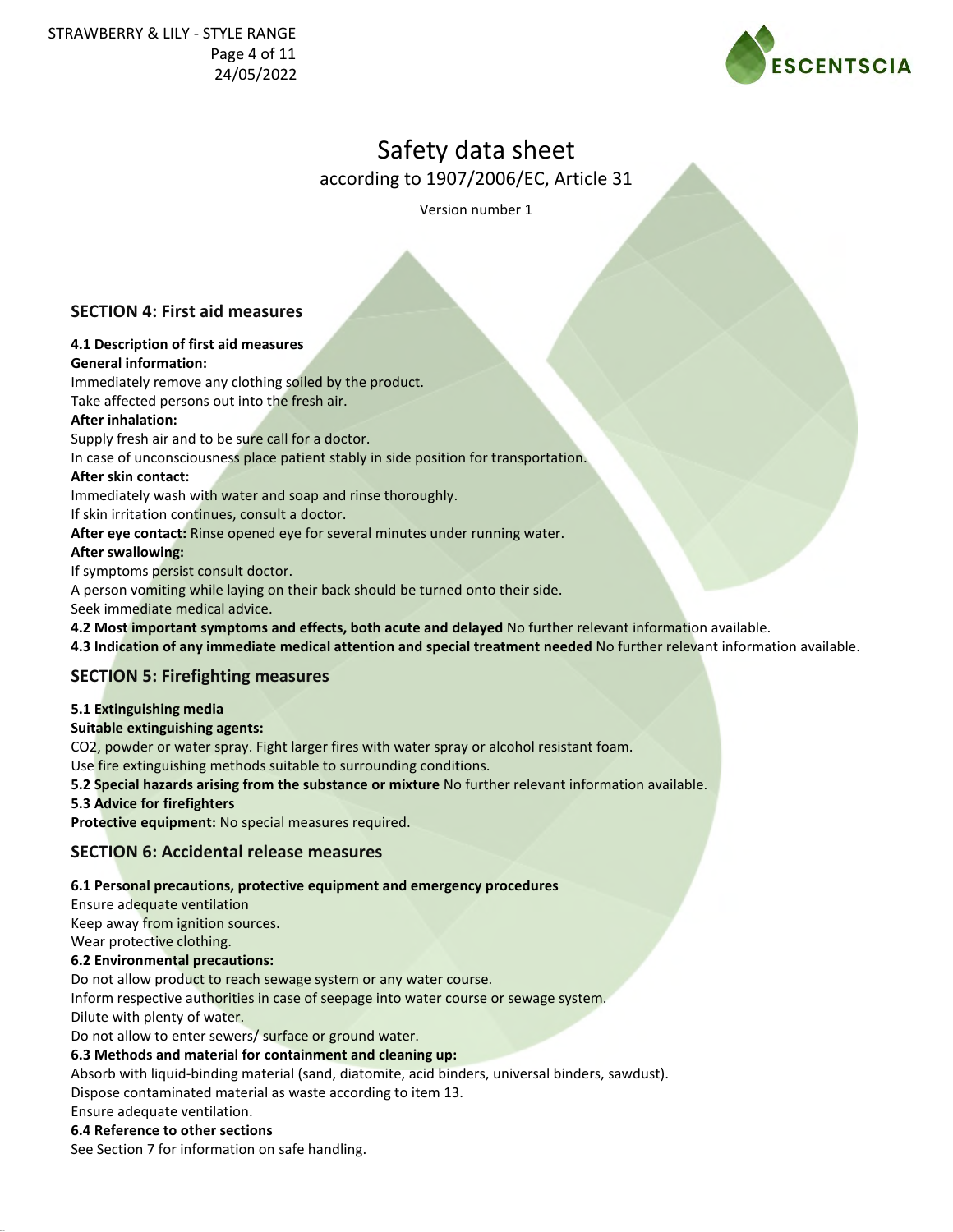STRAWBERRY & LILY - STYLE RANGE Page 5 of 11 24/05/2022



# Safety data sheet

according to 1907/2006/EC, Article 31

Version number 1

See Section 8 for information on personal protection equipment. See Section 13 for disposal information.

# **SECTION 7: Handling and storage**

# **7.1 Precautions for safe handling**

Keep receptacles tightly sealed. Store in cool, dry place in tightly closed receptacles. Keep away from heat and direct sunlight. Ensure good ventilation/exhaustion at the workplace. Prevent formation of aerosols. **Information about fire - and explosion protection:** No special measures required.

**7.2 Conditions for safe storage, including any incompatibilities Storage:**

**Requirements to be met by storerooms and receptacles:** Store in a cool location. **Information about storage in one common storage facility:** Store away from foodstuffs. **Further information about storage conditions:** Store receptacle in a well ventilated area. **7.3 Specific end use(s)** No further relevant information available.

# **SECTION 8: Exposure controls/personal protection**

### **8.1 Control parameters**

**Additional information about design of technical facilities:** No further data; see item 7. **Ingredients with limit values that require monitoring at the workplace:**

The product does not contain any relevant quantities of materials with critical values that have to be monitored at the workplace. **Additional information:** The lists valid during the making were used as basis.

### **8.2 Exposure controls**

### **Personal protective equipment:**

### **General protective and hygienic measures:**

Immediately remove all soiled and contaminated clothing

Wash hands before breaks and at the end of work.

#### **Respiratory protection:**

In case of brief exposure or low pollution use respiratory filter device. In case of intensive or longer exposure use self-contained respiratory protective device.

### **Protection of hands:**



Protective gloves

The glove material has to be impermeable and resistant to the product/ the substance/ the preparation. Due to missing tests no recommendation to the glove material can be given for the product/ the preparation/ the chemical mixture. Selection of the glove material on consideration of the penetration times, rates of diffusion and the degradation

### **Material of gloves**

The selection of the suitable gloves does not only depend on the material, but also on further marks of quality and varies from manufacturer to manufacturer. As the product is a preparation of several substances, the resistance of the glove material can not be calculated in advance and has therefore to be checked prior to the application.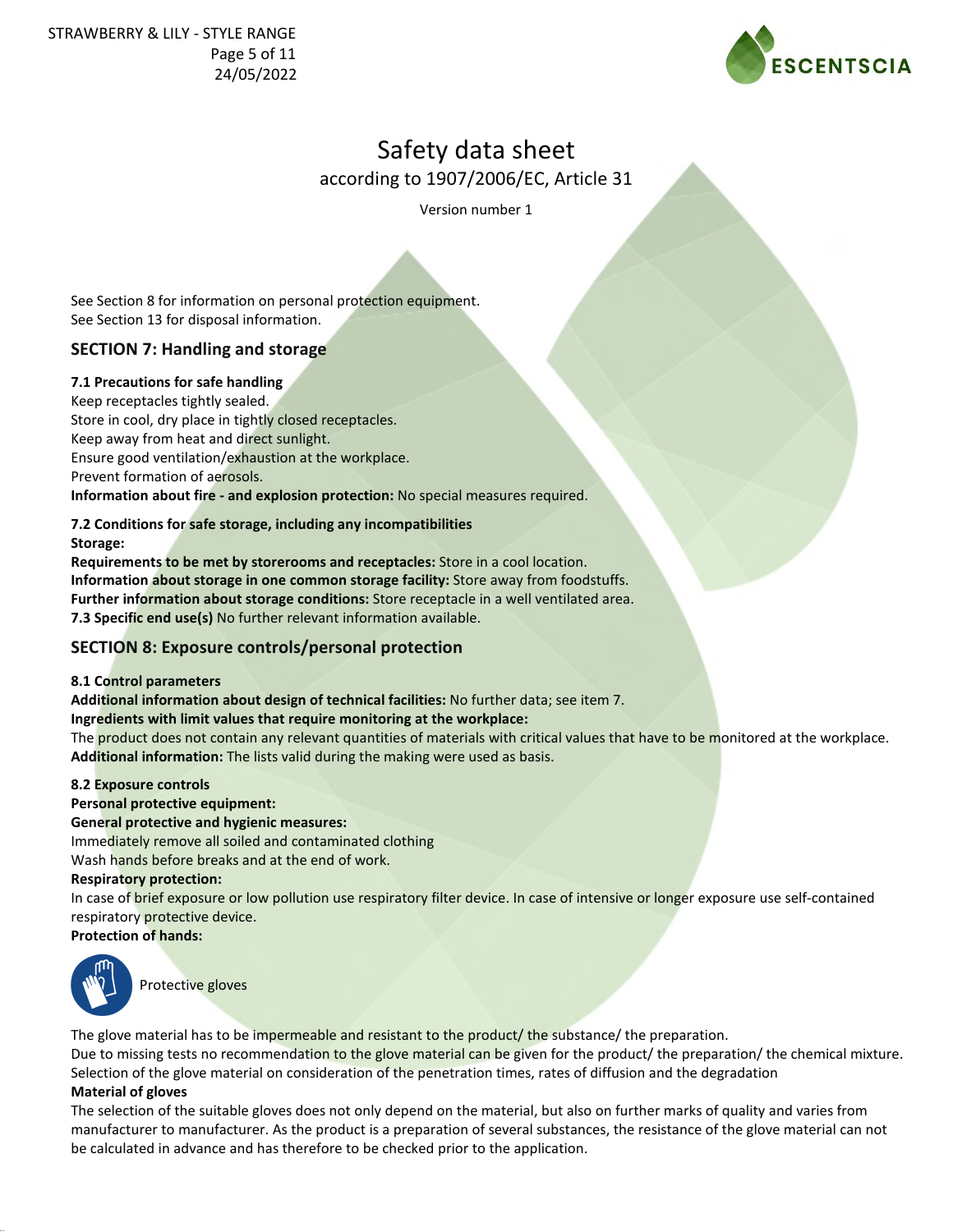STRAWBERRY & LILY - STYLE RANGE Page 6 of 11 24/05/2022



# Safety data sheet

according to 1907/2006/EC, Article 31

Version number 1

### **Penetration time of glove material**

The exact break through time has to be found out by the manufacturer of the protective gloves and has to be observed. **Eye protection:** Goggles recommended during refilling

# **SECTION 9: Physical and chemical properties**

#### **9.1 Information on basic physical and chemical properties**

| <b>General Information</b>                                                                                                                 |                                               |
|--------------------------------------------------------------------------------------------------------------------------------------------|-----------------------------------------------|
| Appearance:<br>Form:                                                                                                                       | Oily                                          |
| Colour:                                                                                                                                    | colourless to pale yellow                     |
| Odour:                                                                                                                                     | fruity                                        |
| <b>Odour threshold:</b>                                                                                                                    | Not determined.                               |
| pH-value:                                                                                                                                  | Mixture is non-soluble (in water).            |
| Change in condition<br><b>Melting point/freezing point:</b><br>Initial boiling point and boiling range: 194-199 °C (CAS: 78-70-6 Linalool) | Undetermined.                                 |
|                                                                                                                                            |                                               |
| Flash point:                                                                                                                               | >70 °C                                        |
| Flammability (solid, gas):                                                                                                                 | Not applicable.                               |
| <b>Decomposition temperature:</b>                                                                                                          | Not determined.                               |
| <b>Auto-ignition temperature:</b>                                                                                                          | Product is not selfigniting.                  |
| <b>Explosive properties:</b>                                                                                                               | Product does not present an explosion hazard. |
| <b>Explosion limits:</b>                                                                                                                   |                                               |
| Lower:<br>Upper:                                                                                                                           | Not determined.<br>Not determined.            |
| Vapour pressure at 156 °C:                                                                                                                 | 6 hPa (CAS: 120-51-4 Benzyl benzoate)         |
| Density:                                                                                                                                   | Not determined.                               |
| <b>Relative density</b>                                                                                                                    | Not determined.                               |
| <b>Vapour density</b>                                                                                                                      | Not determined.                               |
| <b>Evaporation rate</b>                                                                                                                    | Not determined.                               |
| Solubility in / Miscibility with                                                                                                           |                                               |
| water:                                                                                                                                     | Insoluble.                                    |
| alcohols:                                                                                                                                  | Partly miscible.                              |
| Partition coefficient: n-octanol/water: Not determined.                                                                                    |                                               |
| Viscosity:                                                                                                                                 |                                               |
| Dynamic:                                                                                                                                   | Not determined.                               |
| Kinematic:                                                                                                                                 | Not determined.                               |
| Solvent content:                                                                                                                           |                                               |
| <b>Organic solvents:</b>                                                                                                                   | 0.0%                                          |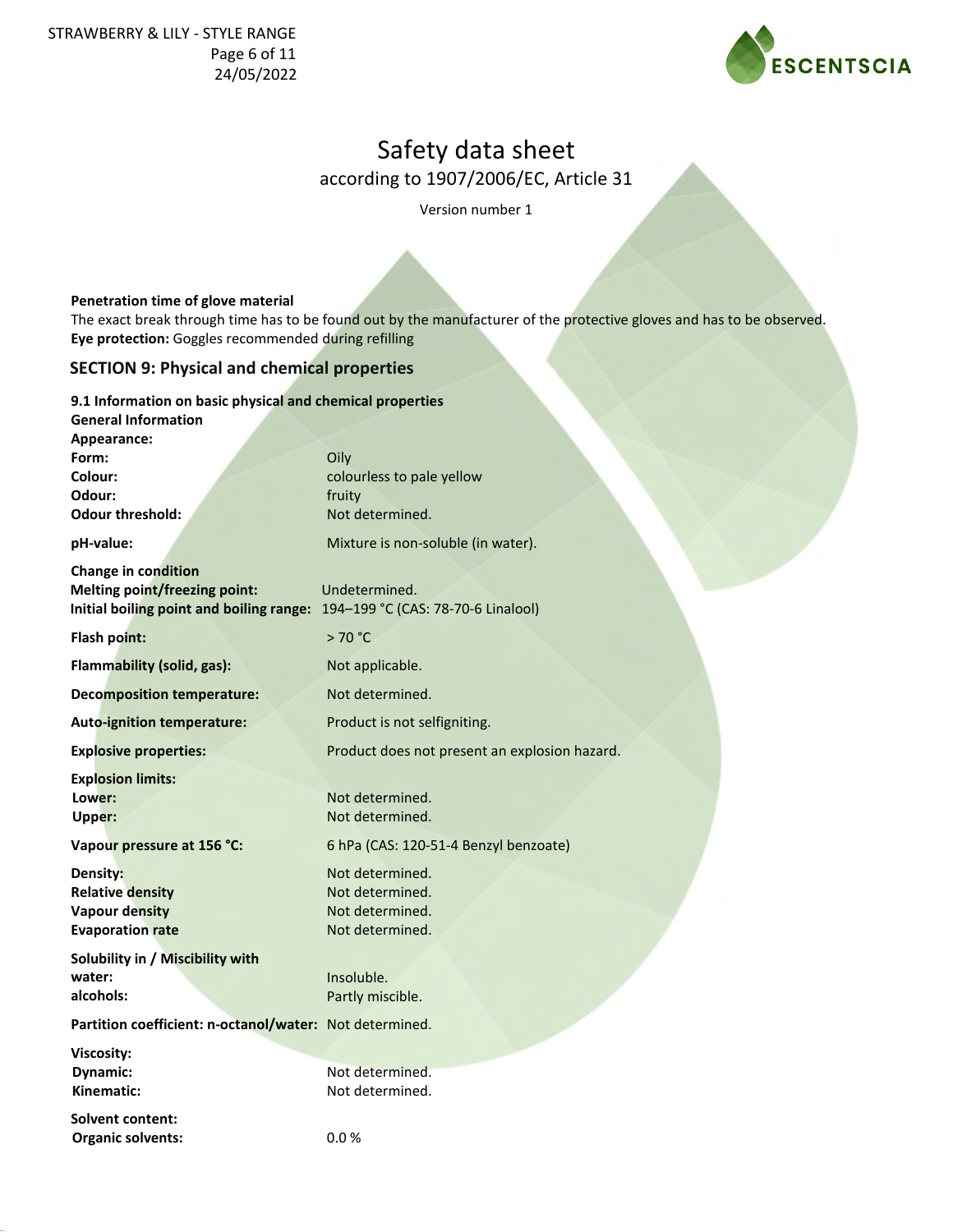

according to 1907/2006/EC, Article 31

Version number 1

**VOC (EC)** 0.01 % **Solids content:** 63.0 % **9.2 Other information** No further relevant information available.

# **SECTION 10: Stability and reactivity**

**10.1 Reactivity** No further relevant information available.

**10.2 Chemical stability**

**Thermal decomposition / conditions to be avoided:** No decomposition if used and stored according to specifications.

**10.3 Possibility of hazardous reactions** No dangerous reactions known.

**10.4 Conditions to avoid** No further relevant information available.

**10.5 Incompatible materials:** No further relevant information available.

**10.6 Hazardous decomposition products:** No dangerous decomposition products known.

# **SECTION 11: Toxicological information**

# **11.1 Information on toxicological effects**

**Acute toxicity** Based on available data, the classification criteria are not met.

**LD/LC50 values relevant for classification:**

# **ATE (Acute Toxicity Estimates)**

Oral LD50 2,371 mg/kg

### **CAS: 120-51-4 Benzyl benzoate**

Oral LD50 1,700 mg/kg

Dermal LD50 4,000 mg/kg

# **CAS: 78-70-6 Linalool**

Oral LD50 2,790 mg/kg Dermal LD50 5,610 mg/kg

# **CAS: 121-32-4 Ethyl vanillin**

Oral LD50 1,590 mg/kg

**Primary irritant effect:**

**Skin corrosion/irritation** Based on available data, the classification criteria are not met. **Serious eye damage/irritation** Based on available data, the classification criteria are not met.

# **Respiratory or skin sensitisation**

May cause an allergic skin reaction.

**Additional toxicological information:**

### **CMR effects (carcinogenity, mutagenicity and toxicity for reproduction)**

**Germ cell mutagenicity** Based on available data, the classification criteria are not met. **Carcinogenicity** Based on available data, the classification criteria are not met. **Reproductive toxicity** Based on available data, the classification criteria are not met. **STOT-single exposure** Based on available data, the classification criteria are not met.

**STOT-repeated exposure** Based on available data, the classification criteria are not met.

**Aspiration hazard** Based on available data, the classification criteria are not met.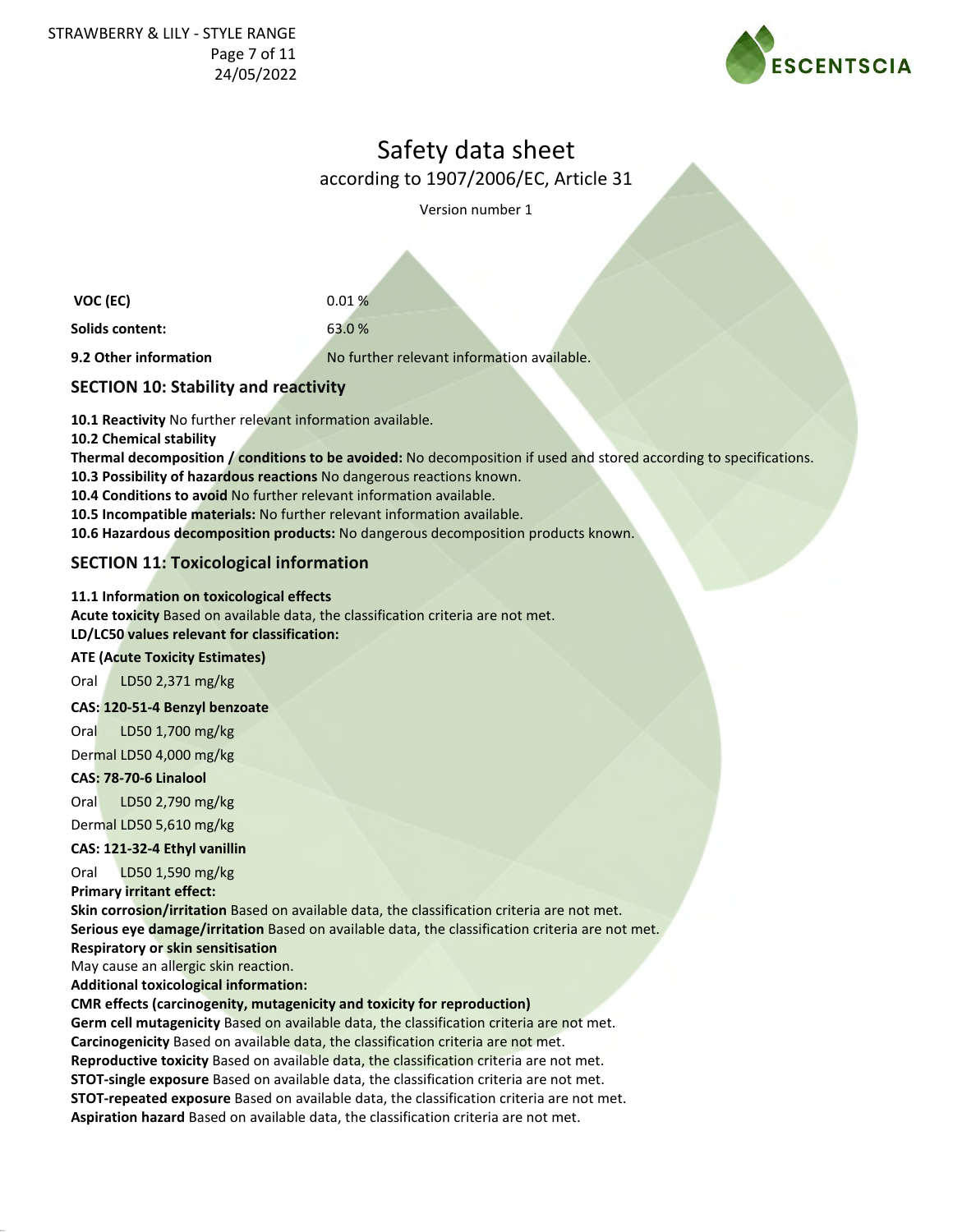

according to 1907/2006/EC, Article 31

Version number 1

# **SECTION 12: Ecological information**

# **12.1 Toxicity**

**Aquatic toxicity:** No further relevant information available.

**12.2 Persistence and degradability** No further relevant information available.

**12.3 Bioaccumulative potential** No further relevant information available.

**12.4 Mobility in soil** No further relevant information available.

**Ecotoxical effects:**

**Remark:** Toxic for fish

### **Additional ecological information:**

### **General notes:**

Water hazard class 2 (German Regulation) (Self-assessment): hazardous for water Do not allow product to reach ground water, water course or sewage system. Danger to drinking water if even small quantities leak into the ground. Also poisonous for fish and plankton in water bodies.

Toxic for aquatic organisms

# **12.5 Results of PBT and vPvB assessment**

**PBT:** Not applicable.

**vPvB:** Not applicable.

**12.6 Other adverse effects** No further relevant information available.

# **SECTION 13: Disposal considerations**

**13.1 Waste treatment methods Recommendation** Must not be disposed together with household garbage. Do not allow product to reach sewage system.

**Uncleaned packaging: Recommendation:** Disposal must be made according to official regulations. **Recommended cleansing agents:** Water, if necessary together with cleansing agents.

# **SECTION 14: Transport information**

| 14.1 UN-Number               |                                                             |
|------------------------------|-------------------------------------------------------------|
| ADR, IMDG, IATA              | <b>UN3082</b>                                               |
| 14.2 UN proper shipping name |                                                             |
| <b>ADR</b>                   | 3082 ENVIRONMENTALLY HAZARDOUS SUBSTANCE, LIQUID, N.O.S.    |
|                              | (Benzyl benzoate, Ethyl methylphenylglycidate)              |
| <b>IMDG</b>                  | ENVIRONMENTALLY HAZARDOUS SUBSTANCE, LIQUID, N.O.S.         |
|                              | (Benzyl benzoate, Ethyl methylphenylglycidate), MARINE      |
|                              | <b>POLLUTANT</b>                                            |
| <b>IATA</b>                  | Environmentally hazardous substance, liquid, n.o.s. (Benzyl |
|                              | benzoate, Ethyl methylphenylglycidate)                      |
|                              |                                                             |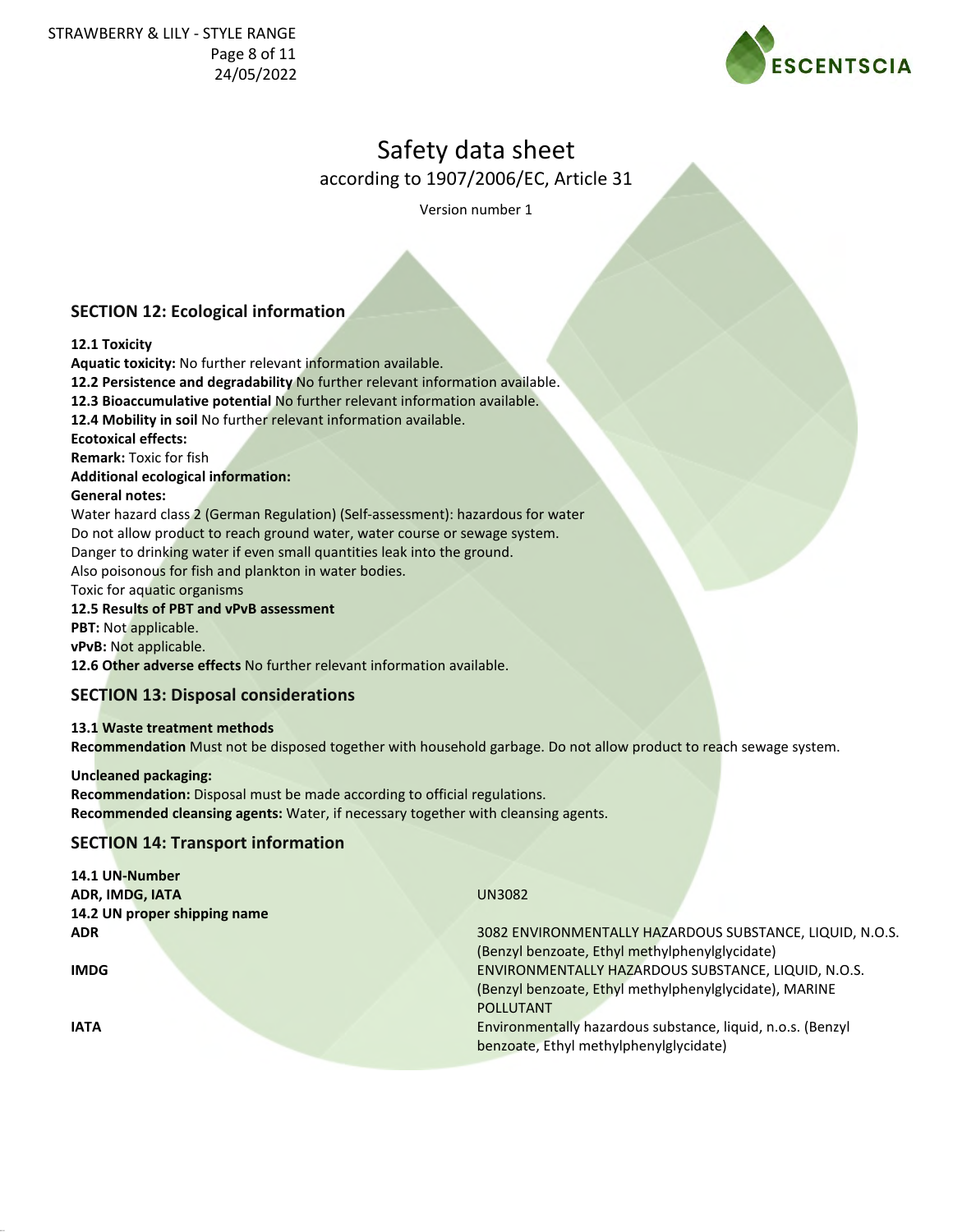STRAWBERRY & LILY - STYLE RANGE Page 9 of 11 24/05/2022



# Safety data sheet

according to 1907/2006/EC, Article 31

Version number 1

|  | 14.3 Transport hazard class(es) |  |  |  |  |
|--|---------------------------------|--|--|--|--|
|--|---------------------------------|--|--|--|--|

**ADR, IMDG, IATA**



| <b>Class</b>                                                   | 9 Miscellaneous dangerous substances and articles.            |
|----------------------------------------------------------------|---------------------------------------------------------------|
| Label                                                          | 9                                                             |
| 14.4 Packing group                                             |                                                               |
| ADR, IMDG, IATA                                                | $\mathbf{H}$                                                  |
| 14.5 Environmental hazards:                                    |                                                               |
| Marine pollutant:                                              | Symbol (fish and tree)                                        |
| <b>Special marking (ADR):</b>                                  | Symbol (fish and tree)                                        |
| <b>Special marking (IATA):</b>                                 | Symbol (fish and tree)                                        |
| 14.6 Special precautions for user                              | Warning: Miscellaneous dangerous substances and articles.     |
| Hazard identification number (Kemler code):                    | 90                                                            |
| <b>EMS Number:</b>                                             | $F-A, S-F$                                                    |
| <b>Stowage Category</b>                                        | $\overline{A}$                                                |
| 14.7 Transport in bulk according to Annex II of Marpol and the |                                                               |
| <b>IBC Code</b>                                                | Not applicable.                                               |
| <b>Transport/Additional information:</b>                       |                                                               |
| <b>ADR</b>                                                     |                                                               |
| Limited quantities (LQ)                                        | 5L                                                            |
| <b>Excepted quantities (EQ)</b>                                | Code: E1                                                      |
|                                                                | Maximum net quantity per inner packaging: 30 ml               |
|                                                                | Maximum net quantity per outer packaging: 1000 ml             |
| <b>Transport category</b>                                      | 3                                                             |
| <b>Tunnel restriction code</b>                                 | $(-)$                                                         |
| <b>IMDG</b>                                                    |                                                               |
| Limited quantities (LQ)                                        | 5L                                                            |
| <b>Excepted quantities (EQ)</b>                                | Code: E1                                                      |
|                                                                | Maximum net quantity per inner packaging: 30 ml               |
|                                                                | Maximum net quantity per outer packaging: 1000 ml             |
| <b>UN</b> "Model Regulation":                                  | UN 3082 ENVIRONMENTALLY HAZARDOUS SUBSTANCE, LIQUID,          |
|                                                                | N.O.S. (BENZYL BENZOATE, ETHYL METHYLPHENYLGLYCIDATE), 9, III |

# **SECTION 15: Regulatory information**

**15.1 Safety, health and environmental regulations/legislation specific for the substance or mixture Labelling according to Regulation (EC) No 1272/2008** The product is classified and labelled according to the GB CLP regulation.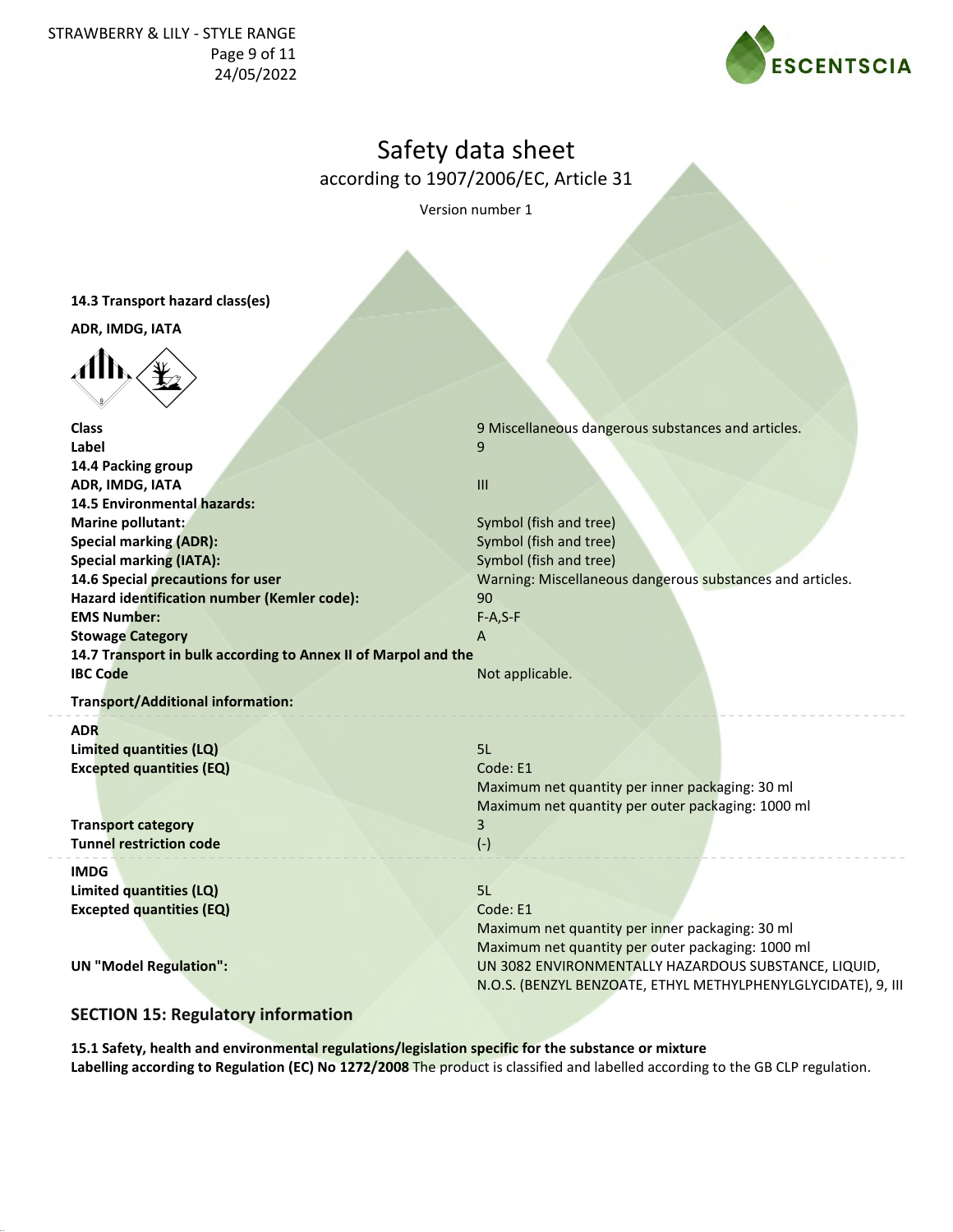STRAWBERRY & LILY - STYLE RANGE Page 10 of 11 24/05/2022



# Safety data sheet

according to 1907/2006/EC, Article 31

Version number 1

#### **Hazard pictograms**



#### **Signal word** Warning

#### **Hazard-determining components of labelling:**

Linalool

Ethyl methylphenylglycidate

hexyl salicylate

#### **Hazard statements**

H317 May cause an allergic skin reaction.

H411 Toxic to aquatic life with long lasting effects.

### **Precautionary statements**

P101 If medical advice is needed, have product container or label at hand.

- P102 Keep out of reach of children.
- P103 Read carefully and follow all instructions.
- P261 Avoid breathing dust/fume/gas/mist/vapours/spray.
- P273 Avoid release to the environment.
- P280 Wear protective gloves.
- P333+P313 If skin irritation or rash occurs: Get medical advice/attention.
- P321 Specific treatment (see on this label).
- P501 Dispose of contents/container in accordance with local/regional/national/international regulations.

### **Directive 2012/18/EU**

**Named dangerous substances - ANNEX I** None of the ingredients is listed.

**Seveso category** E2 Hazardous to the Aquatic Environment

**Qualifying quantity (tonnes) for the application of lower-tier requirements** 200 t

**Qualifying quantity (tonnes) for the application of upper-tier requirements** 500 t

**15.2 Chemical safety assessment:** A Chemical Safety Assessment has not been carried out.

# **SECTION 16: Other information**

This information is based on our present knowledge. However, this shall not constitute a guarantee for any specific product features and shall not establish a legally valid contractual relationship.

### **Relevant phrases**

- H226 Flammable liquid and vapour.
- H301 Toxic if swallowed.
- H302 Harmful if swallowed.
- H311 Toxic in contact with skin.
- H317 May cause an allergic skin reaction.
- H319 Causes serious eye irritation.
- H331 Toxic if inhaled.
- H400 Very toxic to aquatic life.
- H410 Very toxic to aquatic life with long lasting effects.